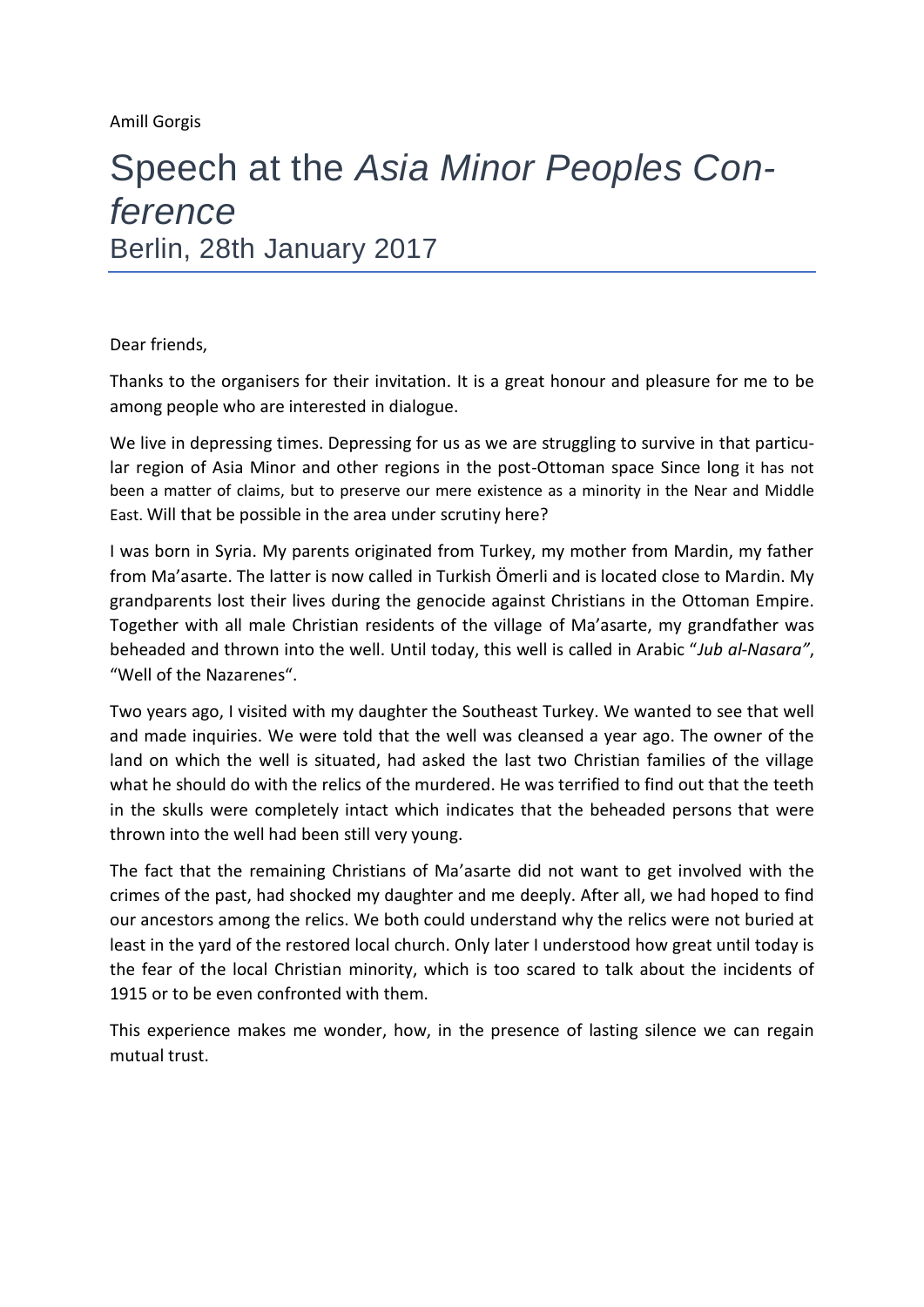My grandfather from my mother`s side died during forced labour. He was among those Non-Muslims who were conscripted for road construction during the First World War, and eventually died of exhaustion and starvation. His body was buried like the others along the roadside. My grandmother received the news of his death while she was nursing my mother. It didn`t take a year before she died out of grief for her husband.

The fate of my grandparents and my parents has become an integral part of my own identity. Their live stories have been passed on to me by my parents and they shared it in their own ways. My parents were told about the events from older relatives, since at that time they were still very young. Even today, I admire my parents, how they were able to start a family and take care of us despite their traumatizing experience.

I am grateful that I can talk to you today and share my story with you. I do not take it for granted that I live in a country where it is allowed to talk about the genocide. In order to save the stories of my ancestors and their brothers in faith, the Syro-Aramaic Christians, from oblivion, I published two books of translated into German testimonies of survivors. All in all these reports testify the suffering and destruction of our communities in Tur Abdin. The book "The persecution and destruction of the Syro-Aramaeans in Tur Abdin" contains contemporary testimonies of witnesses from the Southeast Turkey.

Anyone who travels today through the region will discover further traces which, even after hundred years of silence, cannot be erased. The Christian heritage in South-Eastern Turkey is still visible in the many monasteries and churches, which date back to the early middle Ages.

We must preserve these sites as part of the World's Cultural Heritage, particularly at a time, when the Christian heritage in Turkey and the Middle East is threatened by state and radical Islamic forces.

The second book that I published in translation bears the title "Blood Shed" and is also about the genocide against the Syro-Aramaeans in the villages around Mardin and Diyarbakır. In this part of the Tur Abdin region, five Syriac dioceses were almost completely eliminated, among them the dioceses of Urfa, Gizre, Amid (Diyarbakır), Beth Zabdai (Idil) and Adiyaman. Of all the Syriac-Orthodox dioceses that existed in the Southeast of Turkey, only the diocese of Tur Abdin and Mardin survived.

The third book that I edited bears the title "The history of Syriac science and literature". It informs about the rich literary legacy that the Syro-Aramaeans left behind. Particularly impressive are the amount of traditional medieval literature and the fact that it was written by a people without state sovereignty. The textual content focuses not solely on theology, but on all sciences that were then known and practised. As outstanding translators, the Syro-Aramaeans ensured the transfer of philosophical works to Europe. Among others, they translated the ancient Greek philosophers first into Aramaic, which is a Semitic language, and then into Arabic, which is also a Semitic language. Due to the Syro-Arameans as mediators, the Arabs were able to bring the translated texts to Spain and Europe.